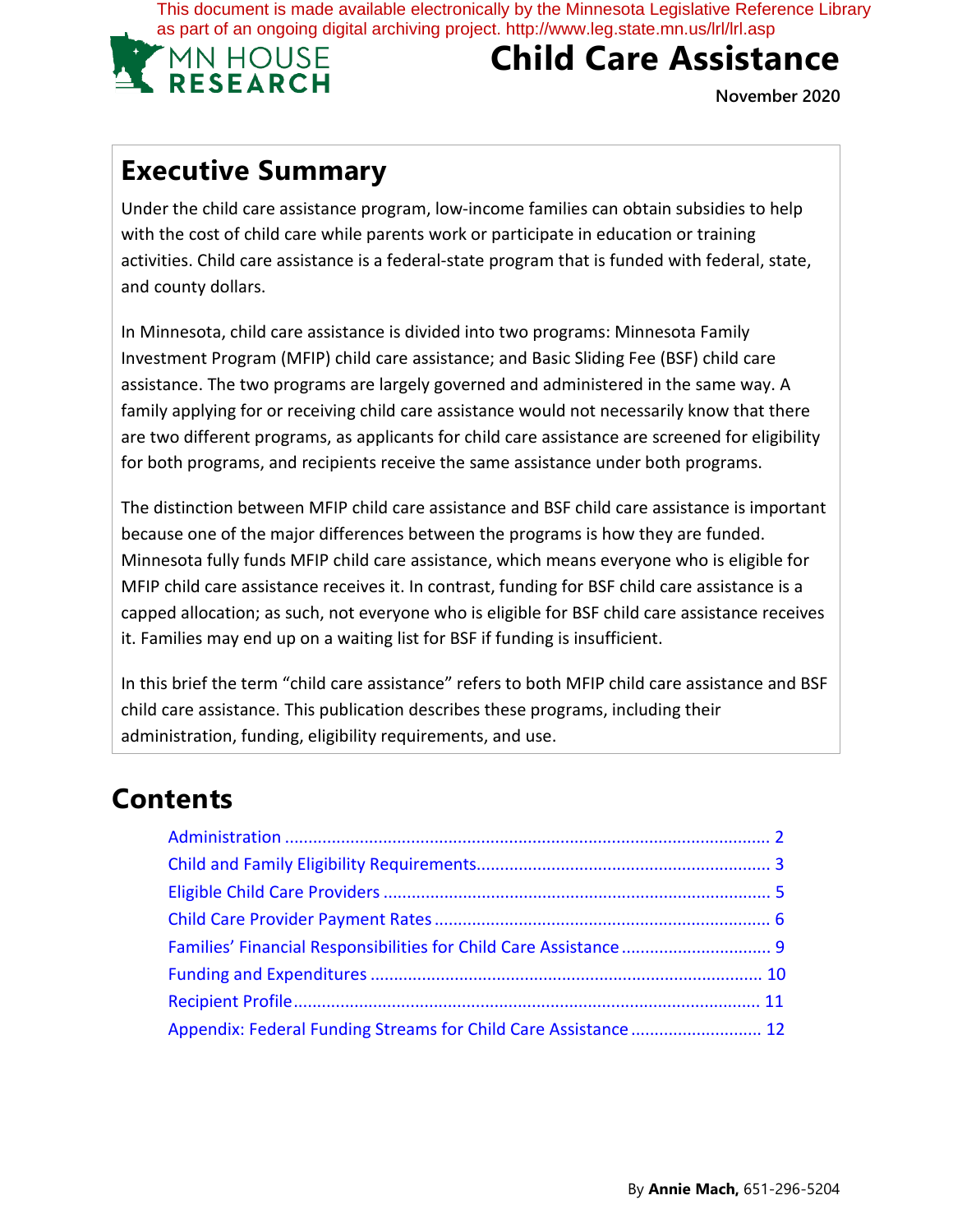# **Administration**

### **Federal Government**

The federal Child Care and Development Block Grant (CCDBG) Act governs the child care assistance program and sets out the rules for the operation of the program in the states.<sup>[1](#page-1-0)</sup> The federal government provides funding to the states for child care assistance via various steams. These streams are often collectively referred to as the child care development fund (CCDF). The CCDBG and the CCDF are administered by the Office of Child Care, which is housed in the Administration for Children and Families within the U.S. Department of Health and Human Services.

## **Minnesota Legislature**

The child care assistance program was established by the legislature in 1985. Child care assistance law in Minnesota is found in [Minnesota Statutes,](https://www.revisor.mn.gov/statutes/cite/119B) chapter 119B. The legislature annually appropriates funding from the general fund and allocates federal funding for child care assistance.

## **Minnesota Department of Human Services**

Federal law requires that a state's governor designate a lead agency to administer the state's child care assistance program.[2](#page-1-1) The Department of Human Services (DHS) is Minnesota's lead agency. DHS administers the federal funds for the program, develops the state plan that is required under federal law, and supervises the implementation of the program by the counties, among other duties. DHS has adopted administrative rules and policies that govern many aspects of the program. The rules are contained in [Minnesota Rules,](https://www.revisor.mn.gov/rules/3400/) part 3400.

## **Counties and Indian Tribes**

Counties administer child care assistance in their county under the supervision of DHS. County duties include accepting and verifying families' applications for assistance, determining the eligibility of child care providers to accept payment under the program, claiming funding for child care assistance from DHS, and reimbursing providers for care provided. Counties are also required to provide a monetary match to BSF child care assistance.

State law allows DHS to contract with an Indian tribe with a reservation in Minnesota to administer child care assistance in a tribe's areas.<sup>[3](#page-1-2)</sup> DHS currently contracts with two tribes  $-$ White Earth Nation and Red Lake Nation. Under these contracts, the tribes carry out the duties expected of a county, and a portion of child care assistance funding is transferred from counties

<span id="page-1-0"></span><sup>&</sup>lt;sup>1</sup> The CCDBG Act is codified at [42 U.S.C.](https://www.law.cornell.edu/uscode/text/42/9858) § 9858, et seq.

<span id="page-1-1"></span> $2$  [42 U.S.C. § 9858b\(](https://www.law.cornell.edu/uscode/text/42/9858b)a).

<span id="page-1-2"></span><sup>&</sup>lt;sup>3</sup> This state allowance is in addition to federal law that requires the U.S. Department of Health and Human Services (HHS) to reserve a portion of the funding available under the CCDBG Act for grants to or contracts with Indian tribes that apply to HHS to administer child care assistance programs [\(42 U.S.C. § 9858m](https://www.law.cornell.edu/uscode/text/42/9858m)(a)(2)).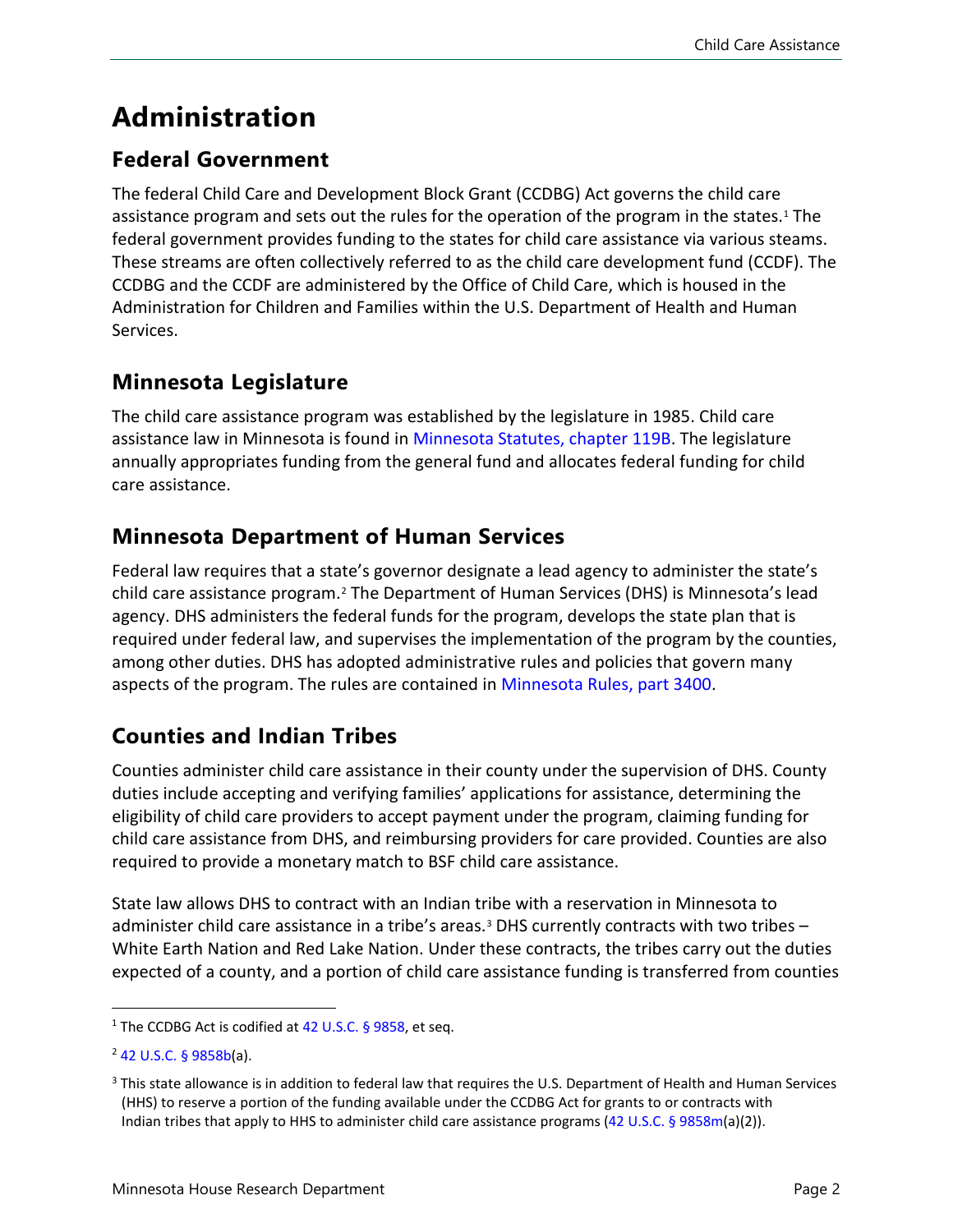in which the tribes' reservations are located to the tribes for purposes of administering the program.

## **Child and Family Eligibility Requirements**

Children and their families must be both categorically and financially eligible for child care assistance. Eligibility is redetermined no more frequently than once every 12 months, which means that, in general, once a family is determined eligible for child care assistance, the family remains eligible for 12 months.[4](#page-2-0)

## **Categorical Eligibility**

Both children and their families must meet the categorical eligibility requirements to receive child care assistance. Children must be under age 13 (or 15 if the child is disabled) and meet citizenship requirements.<sup>[5](#page-2-1)</sup>

For a family to be eligible, both of a child's parents (or one parent in a single-parent household) must participate in an authorized work, education, or training activity and cooperate with child support enforcement.<sup>[6](#page-2-2)</sup> See the text box for eligibility criteria that are different for MFIP child care assistance and BSF child care assistance.

#### **Eligibility Criteria for MFIP Child Care Assistance and BSF Child Care Assistance**

**MFIP child care assistance** is available to families who (1) meet the categorical and financial eligibility requirements described in this brief, and (2) either receive MFIP or participate in the Diversionary Work Program (DWP), or have recently moved off MFIP or DWP.

MFIP is the state's Temporary Assistance for Needy Families (TANF) program. MFIP is a jointly funded, federal-state program that provides income assistance to eligible low-income families. Eligibility for MFIP is limited to 60 months in a lifetime (with some exceptions). The DWP is a fourmonth cash assistance program that is designed to help families quickly find work in attempt to avoid having to go on MFIP. Most families who apply for cash assistance will be enrolled in the DWP first.

<span id="page-2-0"></span> $4$  There are several reasons a family may lose eligibility for child care assistance while the family is in the 12-month period before redetermination. For example, a family may lose eligibility before redetermination if the family does not pay its required copayment. For more details, see section 8.15 of the Child Care Assistance Program (CCAP) Policy Manual, available at

https://www.dhs.state.mn.us/main/idcplg?IdcService=GET\_DYNAMIC\_CONVERSION&RevisionSelectionMethod= LatestReleased&dDocName=CCAP\_0815.

<span id="page-2-1"></span><sup>&</sup>lt;sup>5</sup> To be eligible for child care assistance, children must be citizens or have an accepted immigration status, or use the subsidy for care in a setting that is subject to public educational standards (e.g., Head Start or a prekindergarten program operated under public educational standards).

<span id="page-2-2"></span> $6$  The requirement to participate in a work, education, or training activity does not apply to a parent who is unable to meet the requirement, per the determination of a licensed physician, licensed psychologist, or a social services agency. Also, as of September 21, 2020, homeless applicants for child care assistance are exempt from the work, education, and training participation requirements for three months (from the date the county receives the application).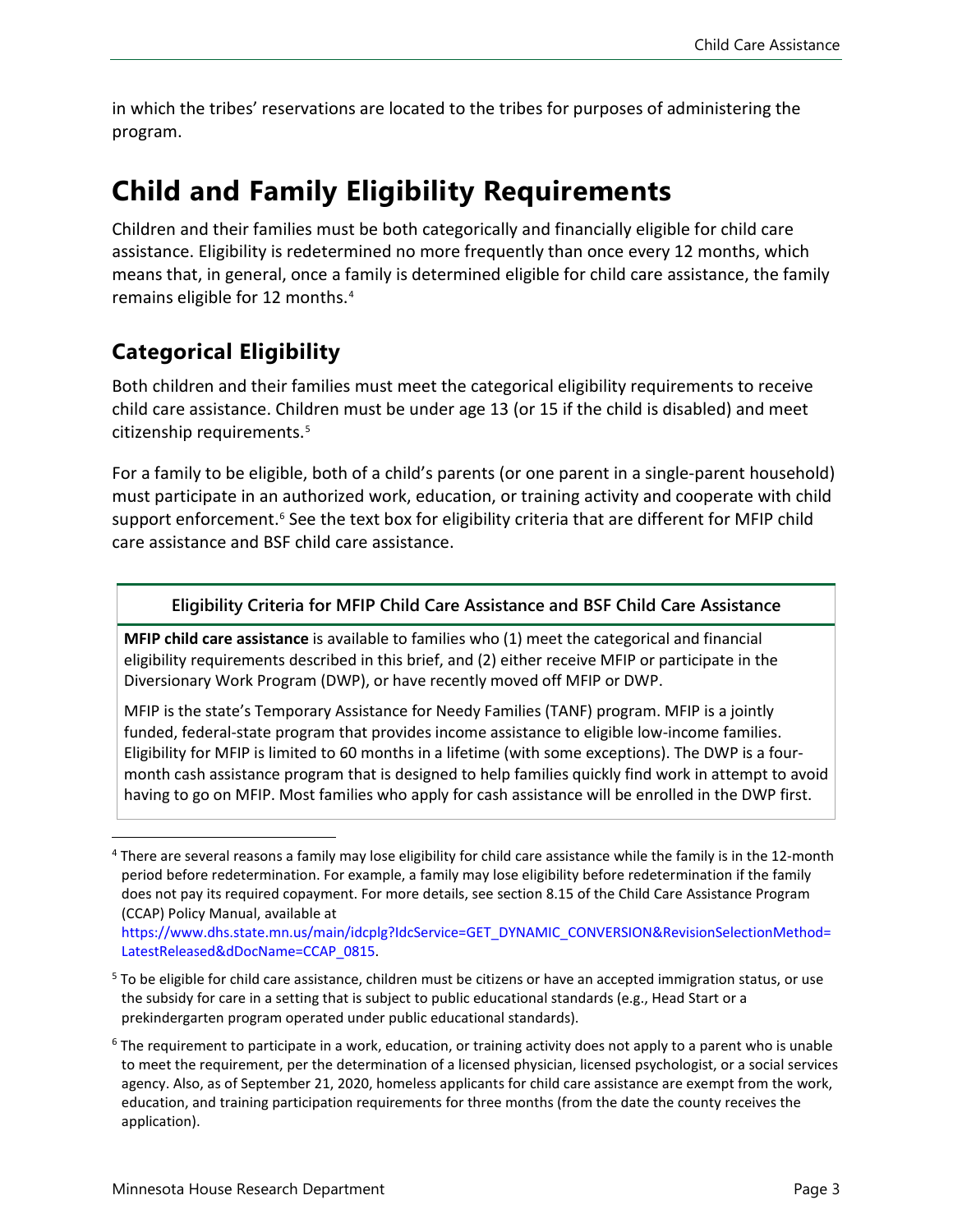Transition year families—families who are not currently receiving MFIP or DWP but have participated in one of the programs in the past six months—are eligible for MFIP child care assistance for 12 months after they stop receiving MFIP or DWP. Transition year extension families—families who have completed their transition year but cannot be moved to BSF child care assistance because of insufficient funding—are eligible for MFIP child care assistance for the time necessary for the families to be moved from the BSF waiting list to BSF child care assistance.

**BSF child care assistance** is available to families who (1) meet the categorical and financial eligibility requirements described in this brief, and (2) who are not currently receiving MFIP, participating in the DWP, or in their transition year.

## **Financial Eligibility**

Financial eligibility for child care assistance is based on a family's income and assets.<sup>[7](#page-3-0)</sup>

At application for child care assistance, a family that receives MFIP or DWP must have income at or below 67 percent of the state median income (SMI) for its family size, and all other families must have income at or below 47 percent of SMI for their family size. During the 12 month period before a family's eligibility is redetermined, all families become ineligible for child care assistance if their income increases above [8](#page-3-1)5 percent of SMI for their family size.<sup>8</sup> At redetermination, all families become ineligible for child care assistance if their family income is above 67 percent of SMI for their family size. Table 1 shows income adjusted for family size for each of the income eligibility points.

<span id="page-3-0"></span> $<sup>7</sup>$  For purposes of determining a family's eligibility and copayment for child care assistance, "income" is a family's</sup> annual gross income after allowable deductions. For details about determining who is a family member, how "income" is defined, and a list of allowable deductions, see the Child Care Assistance Program (CCAP) Policy Manual, available at

https://www.dhs.state.mn.us/main/idcplg?IdcService=GET\_DYNAMIC\_CONVERSION&RevisionSelectionMethod= LatestReleased&dDocName=CCAP\_Home.

<span id="page-3-1"></span><sup>&</sup>lt;sup>8</sup> Federal law provides that to be eligible for child care assistance, family income cannot exceed 85 percent of SMI [\(42 U.S.C. § 9858n\(4\)\)](https://www.law.cornell.edu/uscode/text/42/9858n). This is why families become ineligible for assistance if income increases above 85 percent of SMI. States are allowed to set lower income eligibility limits, as Minnesota does with its limits of 47 percent of SMI and 67 percent of SMI.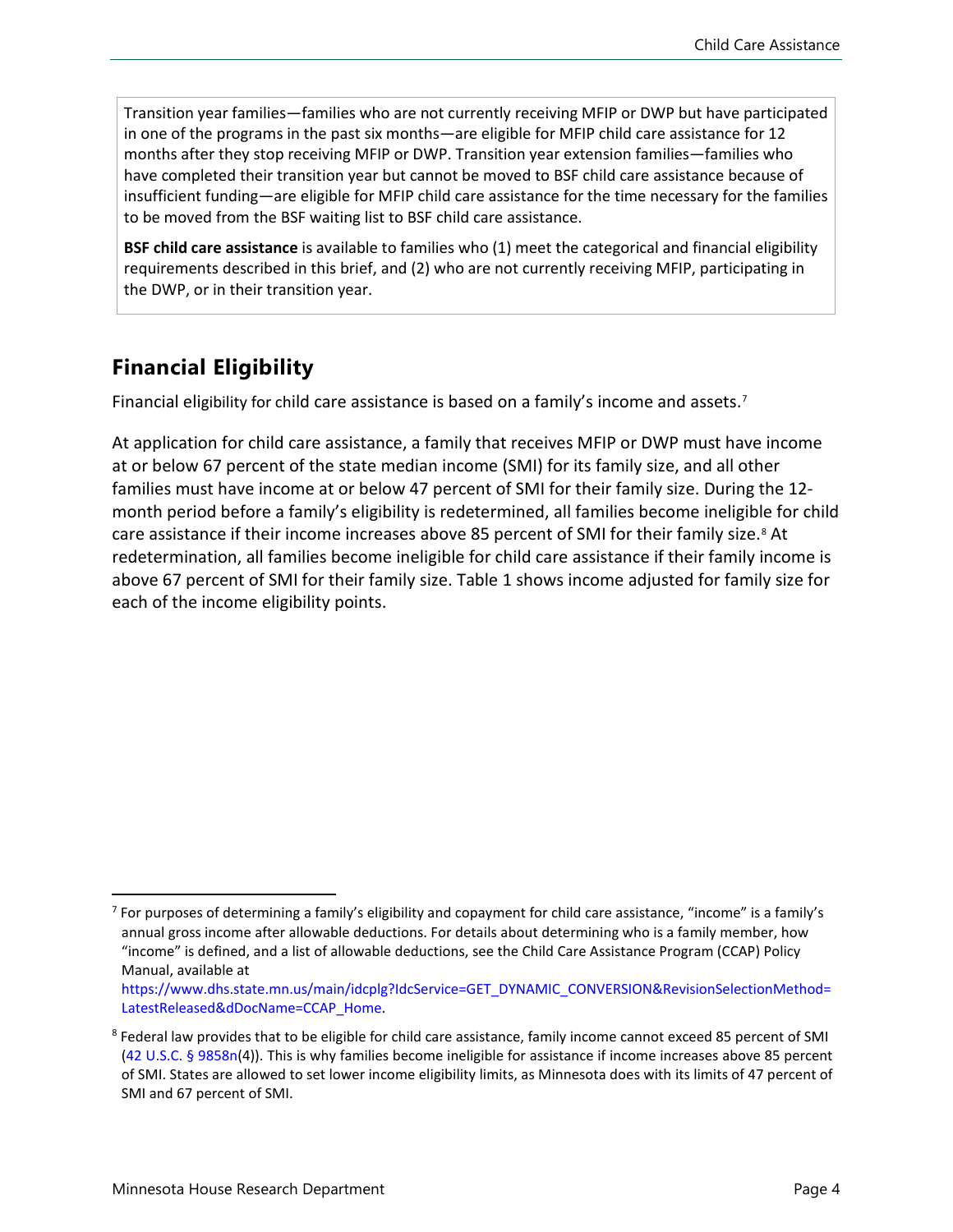| $%$ of               | <b>Family Size</b> |          |          |           |           |                                                                                                                                                                                                                 |
|----------------------|--------------------|----------|----------|-----------|-----------|-----------------------------------------------------------------------------------------------------------------------------------------------------------------------------------------------------------------|
| <b>SMI</b>           | $\overline{2}$     | 3        | 4        | 5         | 6         | <b>Eligibility Criterion</b>                                                                                                                                                                                    |
| 47% of<br>SMI        | \$34,745           | \$42,920 | \$51,095 | \$59,270  | \$67,445  | For non-MFIP/DWP families,<br>income must be at or below these<br>amounts to be eligible at<br>application.                                                                                                     |
| 67% of<br><b>SMI</b> | \$49,530           | \$61,184 | \$72,838 | \$84,492  | \$96,146  | For MFIP/DWP families, income<br>must be at or below these amounts<br>to be eligible at application.<br>For all families, income must be at<br>or below these amounts to remain<br>eligible at redetermination. |
| 85% of<br>SMI        | \$62,836           | \$77,621 | \$92,406 | \$107,191 | \$121,976 | For all families, if income is above<br>these levels during the eligibility<br>period between redeterminations<br>the family loses eligibility.                                                                 |

### **Table 1: Income Eligibility for Child Care Assistance in Minnesota by Family Size, as of October 5, 2020**

Source: Minnesota Department of Human Services, Minnesota Child Care Assistance Program Copayment schedules, DHS-64131-ENG 10-20, available at https://edocs.dhs.state.mn.us/lfserver/Public/DHS-6413I-ENG.

A family's eligibility for child care assistance is also based on a family's assets not exceeding \$1,000,000. [9](#page-4-0) This asset limit is in effect at application, during the 12-month period before redetermination, and at redetermination.

# **Eligible Child Care Providers**

Families that are eligible for child care assistance may choose any eligible child care provider. The types of child care providers that are eligible to accept assistance are described in Table 2.

Counties must respect the choice of providers made by families, except "when a county knows that a particular provider is unsafe, or that the circumstances of the child care arrangement chosen by the parent are unsafe…"[10](#page-4-1)

<span id="page-4-0"></span><sup>9</sup> The asset limit is in federal law (42 U.S.C. [§ 9858n\(4\)\)](https://www.law.cornell.edu/uscode/text/42/9858n). States are allowed to set the asset limit at any amount lower than \$1,000,000. Also, federal law does not define "assets" for this purpose, leaving it to the state's lead agency (in Minnesota, DHS) to determine the assets that count toward the asset limit.

<span id="page-4-1"></span><sup>10</sup> [Minn. Stat. § 119B.09,](https://www.revisor.mn.gov/statutes/cite/119B.09) subd. 5.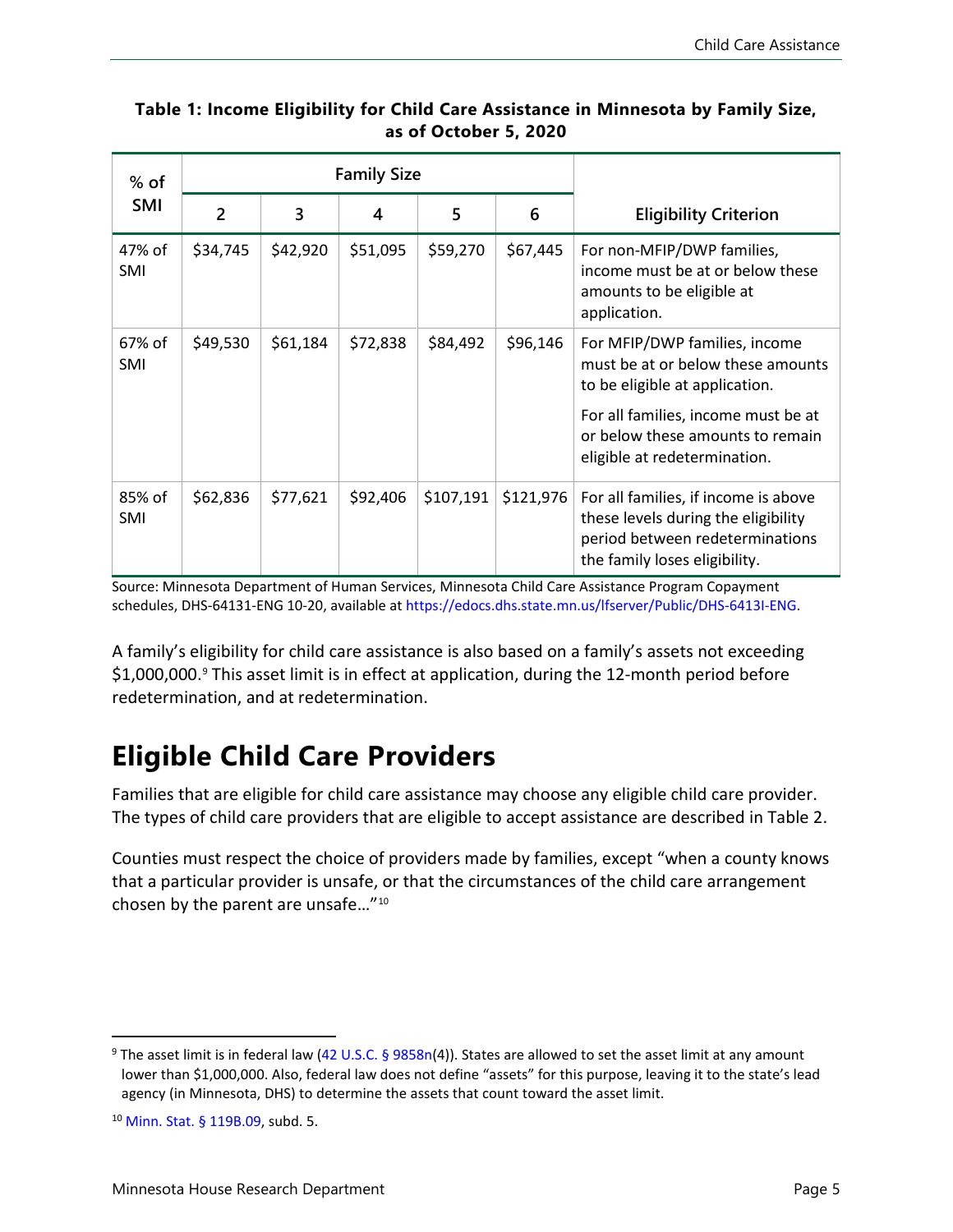| <b>Eligible Child Care Provider</b>                                                                                                                                                                                                                                                                                                    | <b>Share of Child Care</b><br><b>Assistance Recipients</b><br>Who Used This Type of<br>Provider in FY 2019 |
|----------------------------------------------------------------------------------------------------------------------------------------------------------------------------------------------------------------------------------------------------------------------------------------------------------------------------------------|------------------------------------------------------------------------------------------------------------|
| Family child care provider licensed under Minnesota Statutes,<br>section 245A-these are licensed, residential child care programs                                                                                                                                                                                                      | 14.9%                                                                                                      |
| Child care center licensed under Minnesota Statutes, section 245A<br>-these are licensed, nonresidential child care facilities                                                                                                                                                                                                         | 72.0%                                                                                                      |
| Certified, license-exempt center, as defined in Minnesota Statutes,<br>section 245H-these are programs for children (e.g., preschool<br>programs offered by public schools, recreation programs offered by a<br>parks and recreation board) that are license-exempt but must be<br>certified to receive child care assistance payments | 11.4%                                                                                                      |
| Legal, nonlicensed child care provider, as defined in Minnesota<br>Statutes, section 119B.011-these are providers who are not required<br>to have a license and who can care only for related children and<br>children from a single, unrelated family                                                                                 | 1.7%                                                                                                       |

#### **Table 2: Child Care Providers Eligible to Receive Child Care Assistance**

Source: Data on the share of children who used the types of providers is from Minnesota Department of Human Services, Minnesota Child Care Assistance Program State Fiscal Year 2019 Family Profile, DHS-6664-ENG 2-20, available at https://edocs.dhs.state.mn.us/lfserver/Public/DHS-6664G-ENG.

## **Child Care Provider Payment Rates**

Once a family identifies an eligible provider, the provider bills the county for the care given to children who receive child care assistance. The county then reimburses the provider for the care and allowed registration fees. The amount a provider is reimbursed is determined using the maximum reimbursement rate and the maximum registration fee.

### **Maximum Reimbursement Rate**

Federal law sets out rules that govern how states reimburse child care providers under the child care assistance program. When states set provider reimbursement rates under the child care assistance program, the state must ensure the payment rates are:

"sufficient to ensure equal access for eligible children to child care services that are comparable to child care services in the State or substate area involved that are provided to children whose parents are not eligible to receive assistance under this subchapter or to receive child care assistance..."<sup>[11](#page-5-0)</sup>

To accomplish this, states are required to either (1) conduct a survey of prices charged by child care providers in the state at least every three years, or (2) develop an alternative methodology

<span id="page-5-0"></span> $11$  42 U.S.C. [§ 9858c\(c\)\(4\)\(A\)](https://www.law.cornell.edu/uscode/text/42/9858c)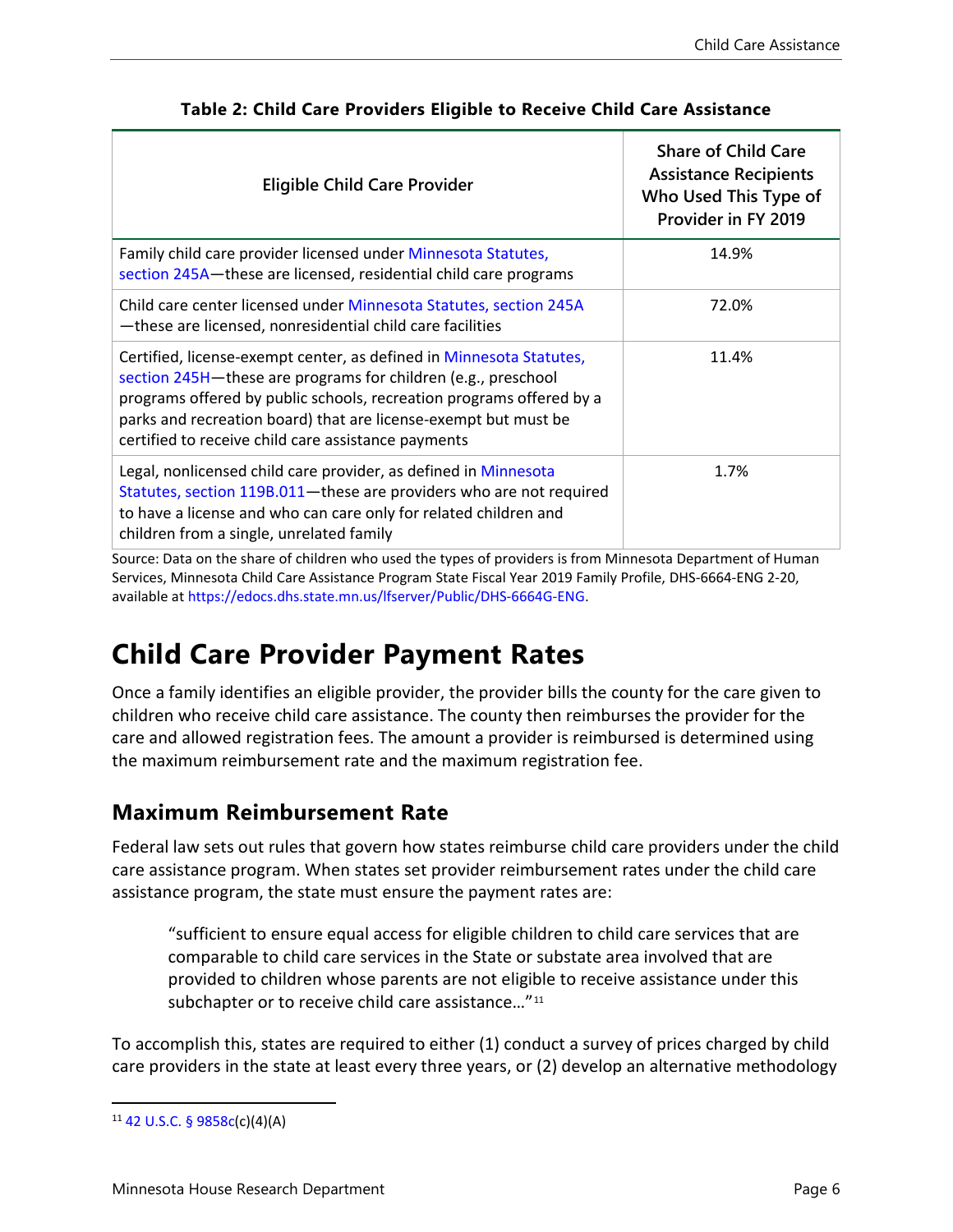for estimating the cost of child care. States must set their child care assistance payment rates in accordance with the results of their most recent survey or alternative method.<sup>[12](#page-6-0)</sup> The federal government advises, but does not require, states to use the 75<sup>th</sup> percentile of child care rates in

the state as their reimbursement for providers under the child care assistance program.

In Minnesota, the legislature sets the maximum reimbursement rate for providers under the child care assistance program. DHS is required to conduct a survey of prices charged by licensed child care providers in Minnesota every three years, and the maximum reimbursement rate is set in accordance with the results of this survey. As of September 21, 2020, the maximum reimbursement rate in a county is the greater of the 25<sup>th</sup> percentile of the 2018 child care provider rate survey or the rates in effect prior to September 21, 2020.<sup>[13](#page-6-1)</sup> To establish payments at the 25<sup>th</sup> percentile, rates within categories from the survey are arranged from lowest to highest. The 25<sup>th</sup> percentile is the number separating the 25 percent of lowest rates from the 75 percent that are highest.

#### **Changing the Maximum Reimbursement Rate**

The maximum reimbursement rate was updated by the 2020 Minnesota Legislature from the 25<sup>th</sup> percentile of the 2011 provider rate survey to the 25<sup>th</sup> percentile of the 2018 provider rate survey. The change was necessary to comply with federal law requiring that states base their rates on their most recent child care provider rate survey. The next market rate survey is scheduled to take place in Minnesota in 2021. When the 2021 survey is complete, the 2018 survey will no longer be the most recent market rate survey, and the legislature will have to change the maximum reimbursement rate to remain in compliance with federal law.

The maximum reimbursement rate varies by

several factors. One factor is location–either by county or county price cluster. A second factor is type of child care provider. There are different rates for licensed family child care providers, child care centers, and legal, nonlicensed family child care providers. [14](#page-6-2) A third factor is the age of the child receiving assistance. The maximum reimbursement rate is highest for infants and decreases as children age. DHS sets hourly, daily, and weekly reimbursement rates based on these factors.[15](#page-6-3) To provide an example of how the maximum reimbursement rates vary by these factors, Table 3 shows the rates for infants and school age children in two counties for family child care providers and child care centers.

<span id="page-6-0"></span><sup>12</sup> 45 C.F.R. [§ 98.45\(c\)\(2\)](https://www.law.cornell.edu/cfr/text/45/98.45) 

<span id="page-6-1"></span><sup>&</sup>lt;sup>13</sup> Because the rates in effect prior to September 21, 2020, were based on the 25<sup>th</sup> percentile of the 2011 child care provider rate survey, it is likely that the greater rate in each county is the 25<sup>th</sup> percentile of the 2018 survey.

<span id="page-6-2"></span><sup>&</sup>lt;sup>14</sup> For licensed family child care providers and child care centers, the maximum reimbursement rates are set according to the results of the child care provider rate survey. For legal, nonlicensed family child care providers, the rates are 68 percent of the maximum hourly rate for licensed family child care providers in the same county.

<span id="page-6-3"></span> $15$  The maximum rates effective September 21, 2020, are available at, https://www.dhs.state.mn.us/main/idcplg?IdcService=GET\_DYNAMIC\_CONVERSION&RevisionSelectionMethod= LatestReleased&dDocName=ccap\_program\_resources.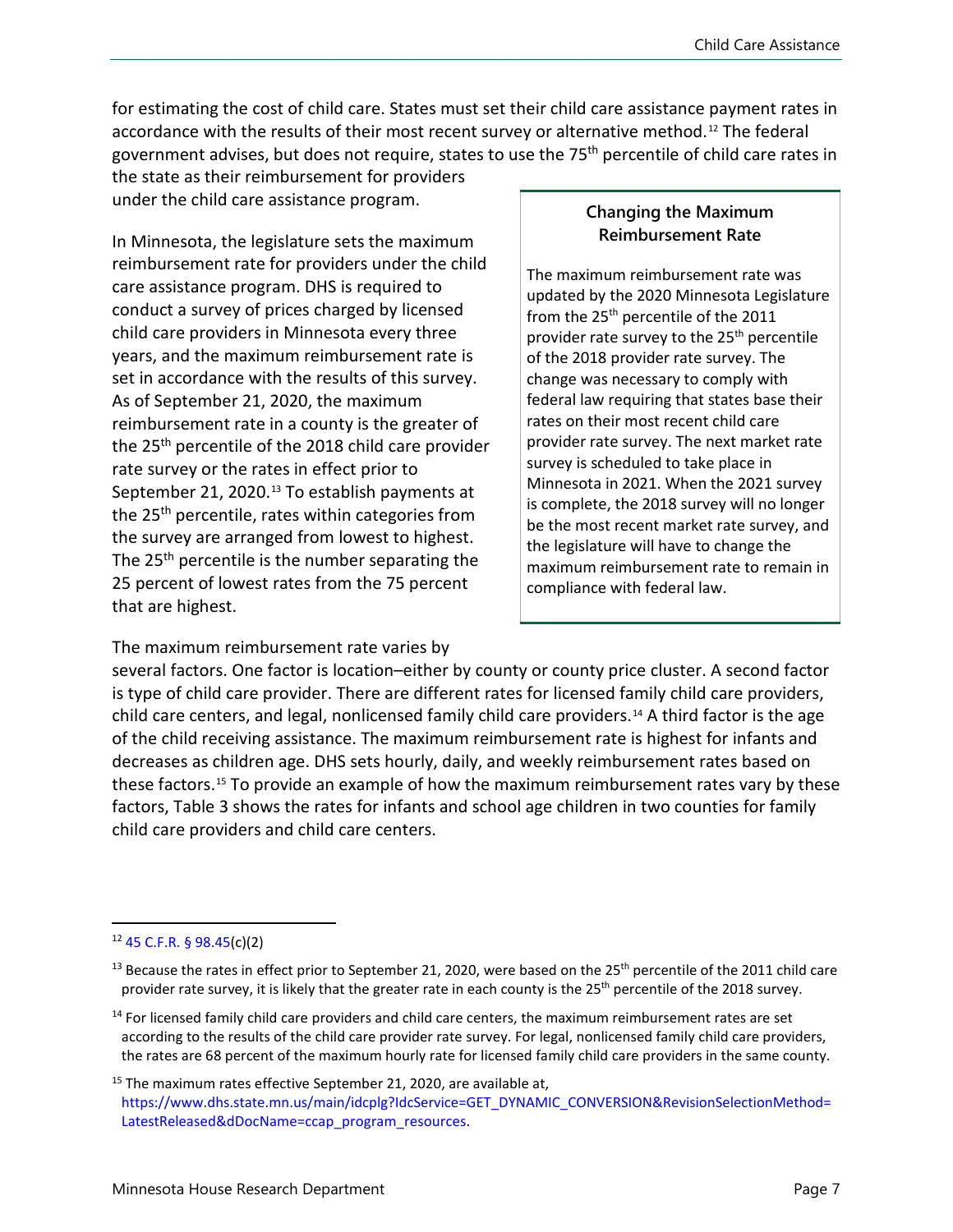|                      | <b>Family Child Care Provider</b> |              |          | <b>Child Care Center</b> |              |          |  |
|----------------------|-----------------------------------|--------------|----------|--------------------------|--------------|----------|--|
| <b>Age Group</b>     | Hourly                            | <b>Daily</b> | Weekly   | Hourly                   | <b>Daily</b> | Weekly   |  |
| <b>Aitkin County</b> |                                   |              |          |                          |              |          |  |
| Infant               | \$3.00                            | \$30.00      | \$140.00 | \$3.40                   | \$32.59      | \$157.00 |  |
| School Age           | \$2.80                            | \$25.00      | \$120.00 | \$2.90                   | \$28.00      | \$125.00 |  |
| <b>Anoka County</b>  |                                   |              |          |                          |              |          |  |
| Infant               | \$5.00                            | \$36.00      | \$170.00 | \$10.85                  | \$86.24      | \$305.00 |  |
| School Age           | \$5.00                            | \$30.00      | \$130.00 | \$8.27                   | \$53.74      | \$177.00 |  |

#### **Table 3: Selected Maximum Reimbursement Rates for Child Care Assistance, as of September 21, 2020**

Source: Minnesota Department of Human Services, Minnesota Child Care Assistance Program Standard Maximum Rates – No Quality Differential, DHS-6441C-ENG 9-20, September 20, 2020.

The maximum reimbursement rate also varies under the following circumstances.

- **Special needs rate:** Under the child care assistance program, providers are reimbursed for caring for children with disabilities or special needs at a different rate. The county in which the provider is located is instructed to set, with DHS approval, a rate based on a child's needs.
- **Rate differential for accreditation:** Providers that hold specified accreditations can earn a rate differential over the maximum reimbursement rate of 15 percent, up to the actual provider rate.
- **Rate differential for Parent Aware rating:** Providers that have 3-star or 4-star Parent Aware ratings can earn a differential over the maximum reimbursement rate. For providers with 3 stars, it is 15 percent and for providers with 4 stars it is 20 percent, up to the actual provider rate.

### **Maximum Registration Fee**

If an eligible child care provider charges a registration fee, a county is required to pay the registration fee for a child who is receiving child care assistance, up to a maximum amount that is set by the legislature.<sup>[16](#page-7-0)</sup> As of September 21, 2020, the maximum amount is the greater of the 25<sup>th</sup> percentile of the 2018 child care provider survey or the registration fee in effect at the time of update.<sup>[17](#page-7-1)</sup>

<span id="page-7-0"></span><sup>&</sup>lt;sup>16</sup> The fees are set for licensed family child care and for child care centers; the child care assistance program does not pay registration fees to legal, nonlicensed providers.

<span id="page-7-1"></span><sup>&</sup>lt;sup>17</sup> The maximum registration fees as of September 21, 2020, are available at, https://edocs.dhs.state.mn.us/lfserver/Public/DHS-6443A-ENG.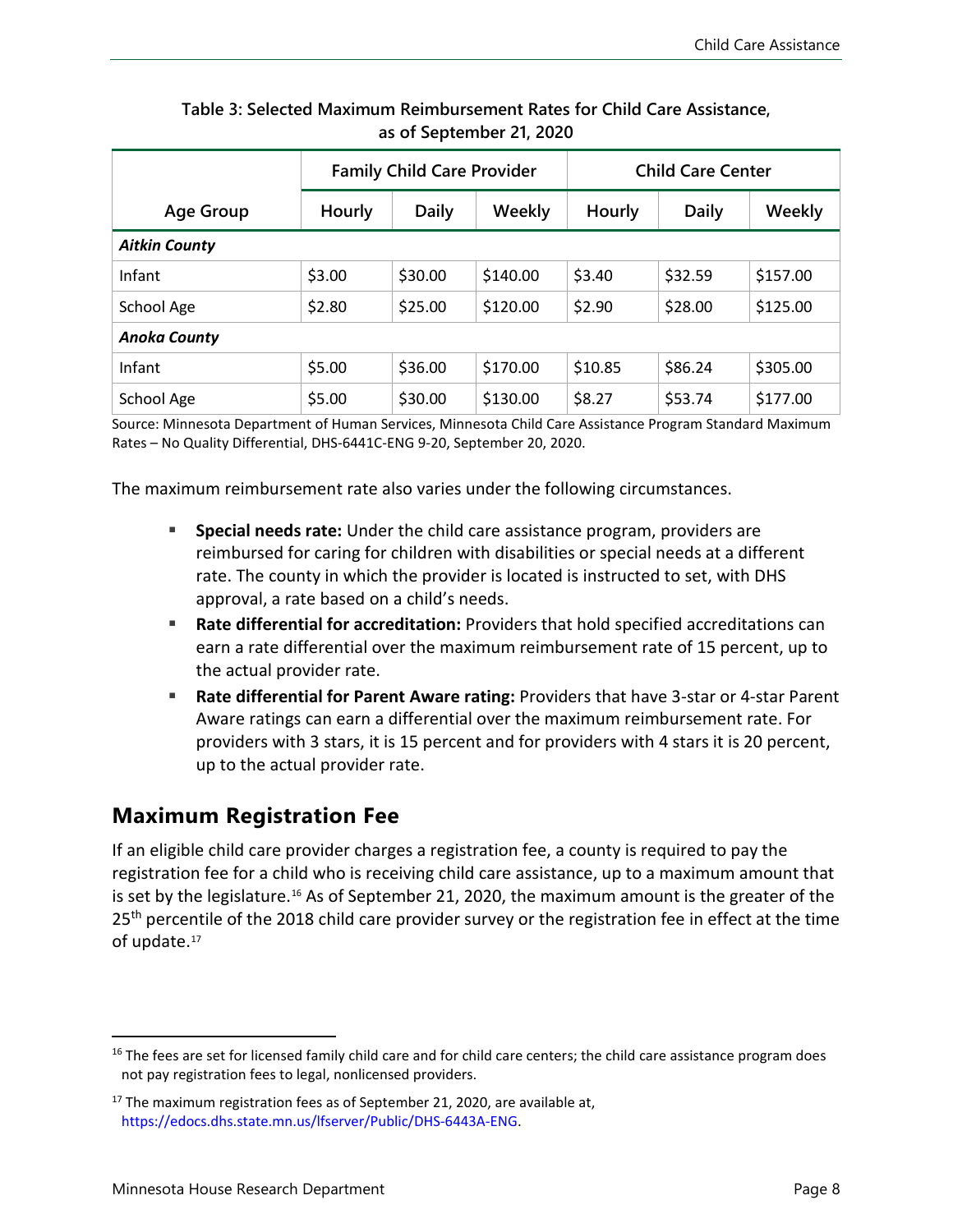# **Families' Financial Responsibilities for Child Care Assistance**

Families who receive child care assistance have financial responsibilities for the care received. First, the families are assessed a biweekly copayment based on a family's income. [18](#page-8-0) A family's copayment is set for an entire 12-month period at application and then recalculated at redetermination. The copayment starts as a flat dollar amount and then becomes a percentage of income. The copayment is \$0 for families with income under 75 percent of the federal poverty level (FPL) and then gradually increases to 14.0 percent of income until the family's income is above 67 percent of SMI and the family is no longer eligible for assistance. For the purposes of providing an example, Figure 1 shows the child care assistance copayment schedule for a family of four.



**Figure 1: Biweekly Copayment Schedule for Child Care Assistance for a Family of Four, as of October 5, 2020**

Source: Minnesota Department of Human Services, Minnesota Child Care Assistance Program Copayment schedules, DHS-64131-ENG 10-20, available at https://edocs.dhs.state.mn.us/lfserver/Public/DHS-6413I-ENG.

Second, families are responsible for the difference between the maximum reimbursement rate—the amount the county reimburses the child care provider for its care of the eligible child, which includes the family's copayment—and a child care provider's actual charges.

Finally, families are responsible for the portion of a child care provider's registration fees that exceed the maximum registration fee standards.

<span id="page-8-0"></span><sup>&</sup>lt;sup>18</sup> For more information about "income" see footnote number 7.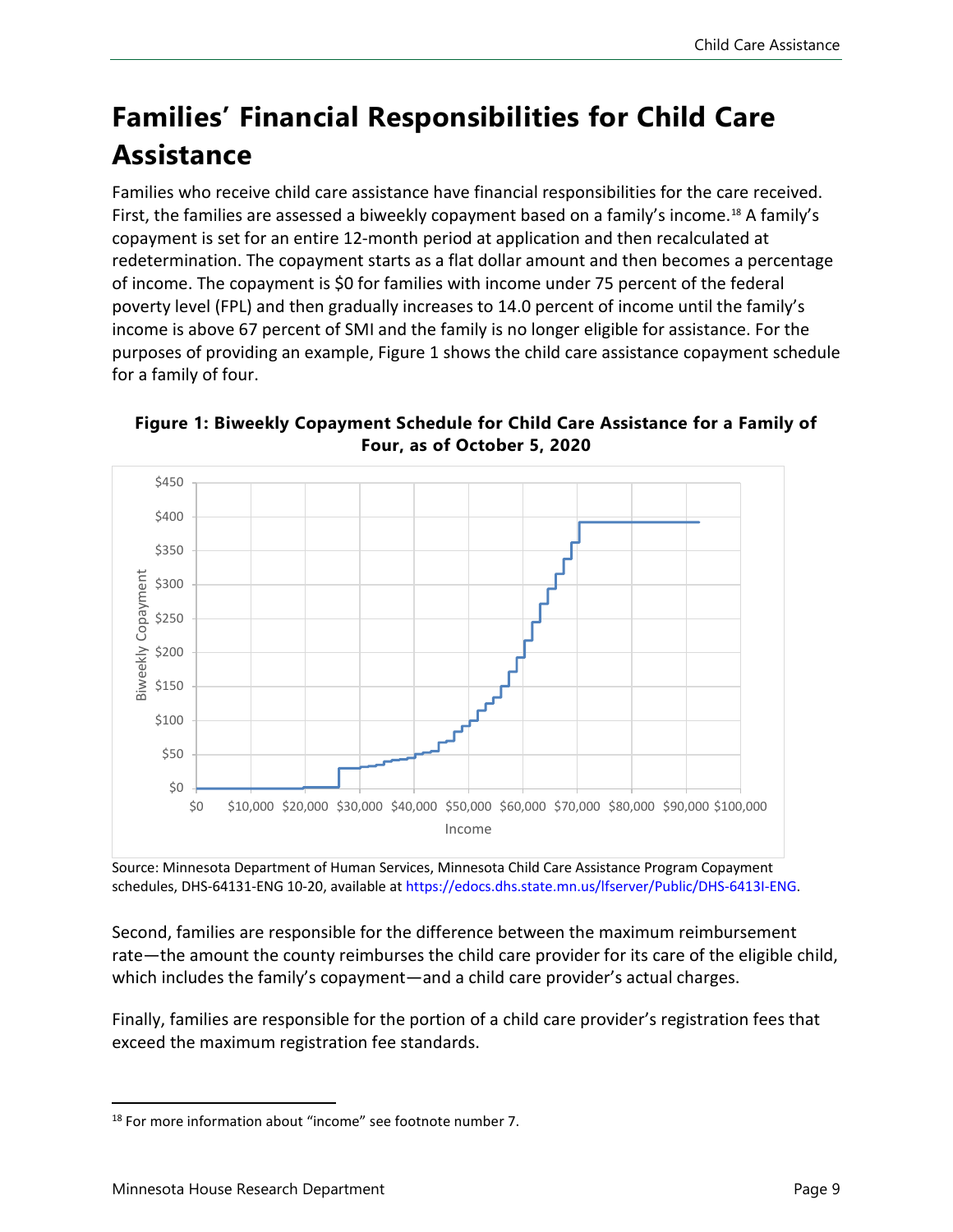## **Funding and Expenditures**

Child care assistance is funded with federal, state, and county dollars.

## **Federal Funds**

There are multiple federal funding streams for child care assistance. The different federal streams are typically referred to collectively as the child care and development fund (CCDF). The streams are described in more detail in the appendix. States must use all federal funds that flow through the CCDF in accordance with the rules of the CCDBG Act and its implementing regulations.[19](#page-9-0) It is projected that in fiscal year 2021 federal contributions will account for about 47.1 percent of direct service payments for child care assistance in Minnesota (Table 4).

### **State Funds**

The Minnesota Legislature annually appropriates state money for child care assistance. In fiscal year 2021, it is projected that state funding will account for about 51.8 percent of direct service payments for child care assistance in the state (Table 4).

## **County Funds**

Each county is required to contribute a fixed match for child care assistance. The match is based on a county's required contribution for the program in calendar year 1996. In fiscal year 2021, it is projected that county contributions will account for about 2.7 percent of direct services payments for BSF child care assistance and 1.0 percent of direct service payments for the entire program (Table 4).[20](#page-9-1)

## **Expenditures**

Total projected spending on direct services for child care assistance in Minnesota is expected to be between \$280 million and \$290 million in each of fiscal years 2021 to 2023 (Table 4).

**Table 4: Projected Direct Service Payments for Child Care Assistance in Minnesota, FY 2021 – FY 2023**

|                       | <b>Total Direct</b>        |                         | <b>Federal Share</b> |                         | <b>State Share</b>  |                         | <b>County Share</b> |  |
|-----------------------|----------------------------|-------------------------|----------------------|-------------------------|---------------------|-------------------------|---------------------|--|
| <b>Fiscal</b><br>Year | <b>Service</b><br>Payments | <b>Dollar</b><br>Amount | Percent<br>of Total  | <b>Dollar</b><br>Amount | Percent<br>of Total | <b>Dollar</b><br>Amount | Percent<br>of Total |  |
| 2021                  | \$282,784,190              | \$133,237,687           | 47.1%                | \$146,605,268           | 51.8%               | \$2,941,235             | 1.0%                |  |
| 2022                  | \$289,341,724              | \$133,179,396           | 46.0%                | \$153,221,093           | 53.0%               | \$2,941,235             | 1.0%                |  |

<span id="page-9-0"></span><sup>19</sup> [42 U.S.C.](https://www.law.cornell.edu/uscode/text/42/9858) § 9858, et seq.; [45 C.F.R. Part 98.](https://www.law.cornell.edu/cfr/text/45/part-98)

<span id="page-9-1"></span><sup>&</sup>lt;sup>20</sup> Table 4 in this brief does not break out direct service payments for MFIP and BSF child care assistance, but that data is available from the source document for Table 4.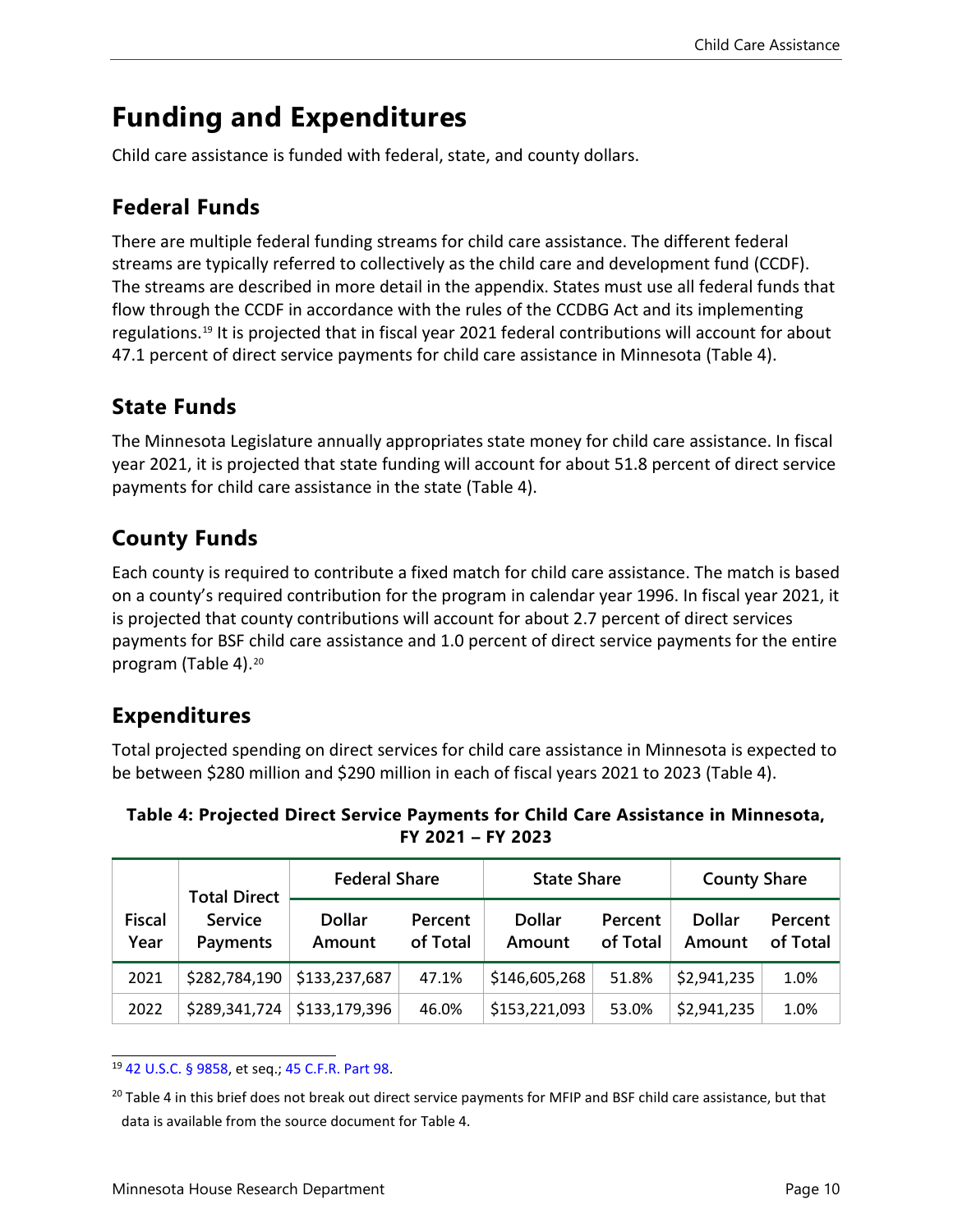|                       | <b>Total Direct</b>        | <b>Federal Share</b>    |                     | <b>State Share</b>      |                     | <b>County Share</b>     |                     |
|-----------------------|----------------------------|-------------------------|---------------------|-------------------------|---------------------|-------------------------|---------------------|
| <b>Fiscal</b><br>Year | <b>Service</b><br>Payments | <b>Dollar</b><br>Amount | Percent<br>of Total | <b>Dollar</b><br>Amount | Percent<br>of Total | <b>Dollar</b><br>Amount | Percent<br>of Total |
| 2023                  | \$288,147,821              | \$129,937,196           | 45.1%               | \$155,269,390           | 53.9%               | \$2,941,235             | 1.0%                |

Source: Minnesota Department of Human Services, Background Data Tables for May 2020 Interim Budget Projection, available at https://mn.gov/dhs/general-public/publications-forms-resources/reports/financial-reportsand-forecasts.jsp.

# **Recipient Profile**

In fiscal year 2019, an average of 15,350 families received child care assistance each month. The average monthly child care payments per family were \$1,356 (Table 5). Average monthly enrollment in MFIP child care assistance was slightly higher than it was for BSF child care assistance. An average of nearly 2,000 children were on the BSF waiting list each month.

| Table 5: Child Care Assistance Caseload and Direct Service Payments, FY 2019 |  |  |  |
|------------------------------------------------------------------------------|--|--|--|
|                                                                              |  |  |  |

| Program                             | <b>Average Number</b><br>of Families<br><b>Enrolled Each</b><br><b>Month</b> | <b>Average Number</b><br>of Children<br><b>Enrolled Each</b><br>Month | <b>Average Monthly</b><br><b>Child Care</b><br>Payments per<br>Family | <b>Average Number</b><br>of Children on<br><b>BSF Waiting List</b><br><b>Each Month</b> |
|-------------------------------------|------------------------------------------------------------------------------|-----------------------------------------------------------------------|-----------------------------------------------------------------------|-----------------------------------------------------------------------------------------|
| Child care<br>assistance            | 15,350                                                                       |                                                                       | \$1,356                                                               | <b>NA</b>                                                                               |
| MFIP child care<br>assistance       | 8,065                                                                        | 16,689                                                                | \$1,547                                                               | <b>NA</b>                                                                               |
| <b>BSF</b> child care<br>assistance | 7.284                                                                        | 13.995                                                                | \$1,145                                                               | 1.924                                                                                   |

Sources: Minnesota Department of Human Services, Minnesota Child Care Assistance Program, State Fiscal Year 2019 Family Profile, DHS-6664G-ENG 2-20; Minnesota Department of Human Services, Background Data Tables for May 2020 Interim Budget Projection, available at https://mn.gov/dhs/general-public/publications-formsresources/reports/financial-reports-and-forecasts.jsp.

Notes: "NA" means not applicable. The data sources do not provide the average number of children enrolled in the entire program each month.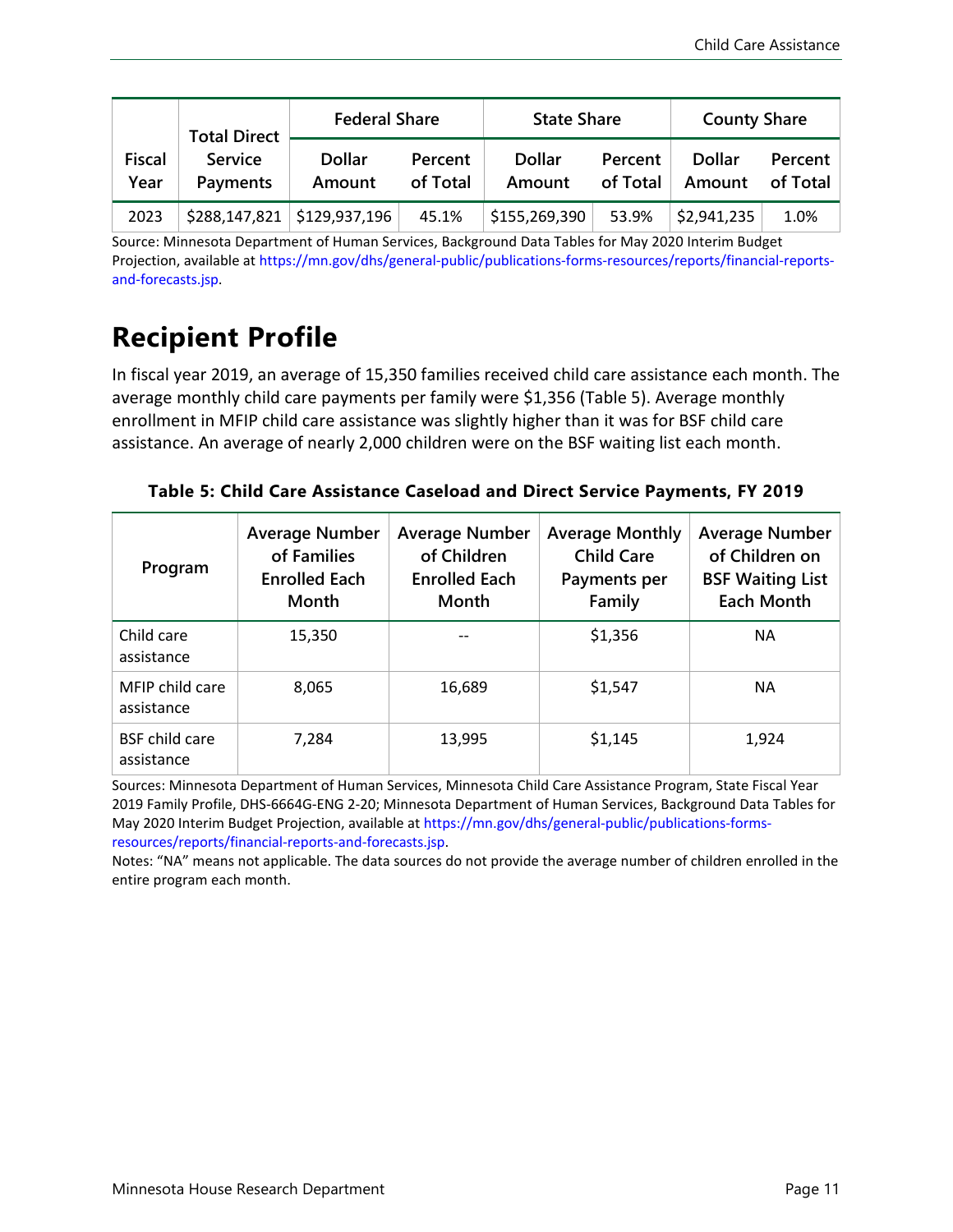# **Appendix: Federal Funding Streams for Child Care Assistance**

As discussed in this brief, there are multiple federal funding streams for child care assistance. The different federal streams that are collectively referred to as the child care and development fund (CCDF) are described in Table 6.

| <b>Federal Funding</b><br><b>Stream</b>                                                        | How is the Federal Funding Allocated<br><b>Among States?</b>                                                                                                                                                                                                                                                                                                                                                        | Do the Funds have<br><b>Matching or</b><br><b>Maintenance of Effort</b><br>(MOE) Requirements?                                         |
|------------------------------------------------------------------------------------------------|---------------------------------------------------------------------------------------------------------------------------------------------------------------------------------------------------------------------------------------------------------------------------------------------------------------------------------------------------------------------------------------------------------------------|----------------------------------------------------------------------------------------------------------------------------------------|
| Discretionary funds<br>authorized under the<br><b>CCDBG Act</b><br>(42 U.S.C. § 9858, et seq.) | These amounts are subject to the federal<br>annual appropriation process. The<br>appropriated amount is allocated among states<br>using a formula that takes into account:<br>1) each state's share of children under 5<br>years of age;<br>2) the state's share of children receiving<br>free or reduced-price lunches; and<br>3) state per capita income.                                                         | These funds do not have<br>matching or MOE<br>requirements.                                                                            |
| Mandatory funds<br>authorized under Social<br>Security Act § 418<br>(42 U.S.C. § 618)          | These funds are allocated in two components:<br>1) guaranteed funds-each state receives a<br>fixed amount based on the child care<br>funding received by the state prior to<br>1996; and<br>2) other funds-each state receives an<br>allocation from the funds available after<br>the guaranteed funds have been<br>awarded; this allocation is based on the<br>state's share of children under 13 years<br>of age. | The guaranteed funds do<br>not have matching or MOE<br>requirements.<br>The other funds have both<br>matching and MOE<br>requirements. |

### **Table 6: Federal Funding Streams for Child Care Assistance**